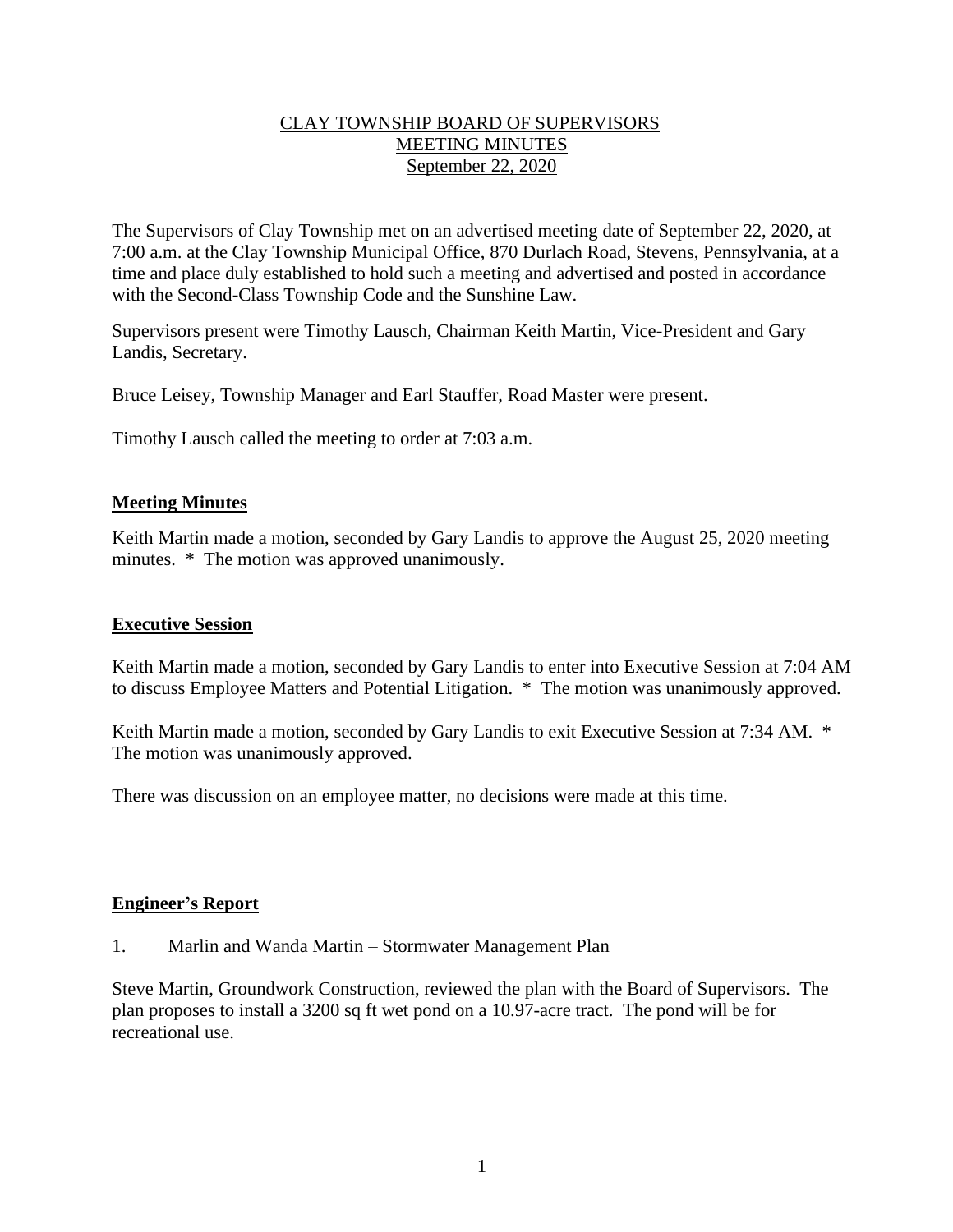Keith Martin made a motion, seconded by Gary Landis to approve the following modifications as outline in the Hanover Engineering letter dated 9/14/20. \* The motion was unanimously approved.

## Section  $11-307.B.1.b(2)$  – Maximum side slope of 5:1

The applicant is requesting a modification of the requirement to provide a maximum interior basin side slope of 5:1. The applicant is proposing a side slope of 3:1. The applicant feels the 3:1 side slope will provide a pond much better suited for the combined use as stormwater control and recreation use.

It was noted that the Stormwater Management Agreement will include language stating that the homeowner assumes all liability for posting warning signs and integrity of the steep slope.

#### Section 11-307.A.2 – Fencing around basins with side slopes steeper than 5:1

The applicant is requesting a modification of the requirement to provide fencing around basins with interior side slopes steeper than 5:1. The applicant is proposing no fencing around the pond. The justification provided is that due to the rural location on private property the applicant feels that makes a fence prohibitive and an unnecessary expense as well as hindering ongoing maintenance to the stormwater facility.

It was noted that the Stormwater Management Agreement will include language stating that the homeowner assumes all liability for posting warning signs regarding the steep slope.

#### Section 11-302 - Deferral

The designer referenced the PA BMP manual Wet Pond design requirements, after review of the reference section in Chapter 6 notes that the volume that can be counted towards a reduction must be stored between the predicted water level and the lowest outlet elevation and then can be removed from the design storm as that can be credited towards evapotranspiration and possible infiltration. The current design shows the water level at 694.25 which is also the invert for the lowest outlet orifice resulting in no volume reduction.

It was agreed there should be 10% reduction on 2-year storm and 33% on 100-year storm and defer 50% volume reduction requirement until such time that additional impervious is constructed on the site.

Gary Landis made a motion, seconded by Keith Martin to approve the Cost Opinion in the amount of \$38,801.50 with revision to add \$1,000 for As-Built Plans and 5% of total for construction observation and revision to the Stormwater Management Agreement as noted on the modification of Section 11-307.B.1.b(2) and 11-307.A.2. \* The motion was unanimously approved.

Keith Martin made a motion, seconded by Gary Landis to grant conditional approval of the plan contingent on compliance with the Hanover Engineering letter dated 9/14/20. \* The motion was unanimously approved.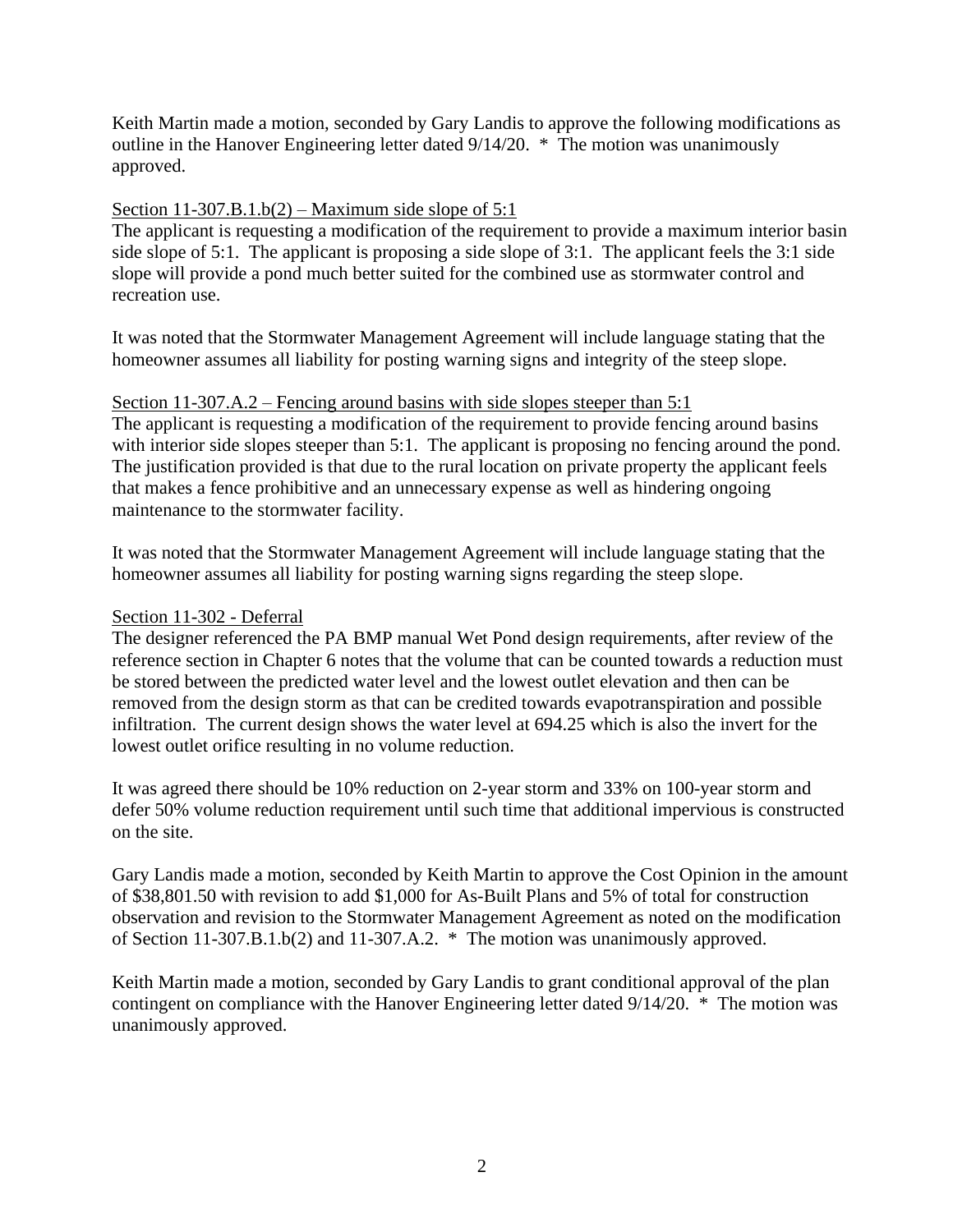## **Old Business**

1. Annex Building Project Update

Keith Martin and Bruce Leisey informed the Board of Supervisors that they met with the NLCRPD Commission Building committee to discuss the proposed renovations to the Police Annex (former Township Offices).

After discussion, Gary Landis made a motion, seconded by Keith Martin to authorize Bruce Leisey to execute a proposal with Schillaci Architects to design plans for the proposed renovations with the cost not to exceed \$15,000. \* The motion was unanimously approved.

2. Request for Additional Acres to be added to ASA in the Township

There was discussion on Carl & Lena Martin's request to have a 21.7-acre tract located off Pleasant View Road included in the Township's ASA area.

The Clay Township Planning Commission will review at the next meeting and forward their recommendations to the Board of Supervisors.

#### **New Business**

1. Road Master Update

There was discussion on seeding, grading and stormwater controls to be completed along Durlach Hill Road.

2. Manager Update

Tabled

3. Approve Non-Uniform Pension MOU for 2021

After review, Keith Martin made a motion, seconded by Gary Landis to approve the 2021 Non-Uniform Pension MOU in the amount of \$23,011.00. \* The motion was unanimously approved.

# **Bills to be Paid**

Keith Martin made a motion, seconded by Gary Landis to approve General Fund bills totaling \$1,988.50. \* The motion was unanimously approved.